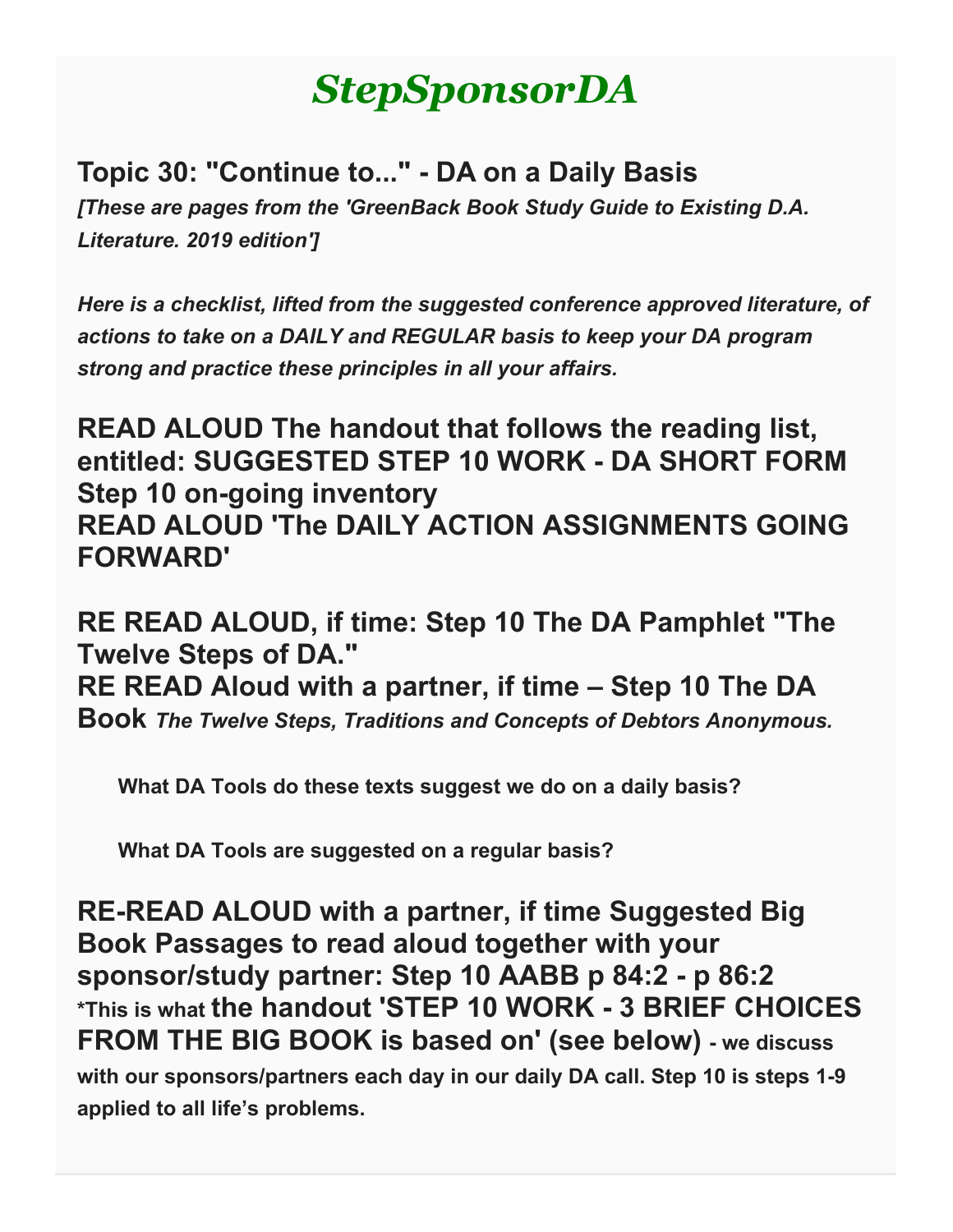## **ACTION**

**\*Add Step 10 with regular inventory & amends to your daily action assignments**

## **SHARE:**

- DO YOU DO A REGULAR DAILY STEP 10?
- HOW DOES IT BENEFIT YOU?
- WHAT HELPED YOU OVERCOME RESISTANCE?
- WHAT STEP 10 PROMISES HAVE YOU REALIZED?

## **SUGGESTED STEP 10 WORK - DA**

## **SHORT FORM Step 10 on-going inventory**

## **DA Daily/Regular INVENTORY QUESTIONS FOR EMPLOYED**

## **DID I:**

 Start my day with prayer and meditation? (Do a daily step 11 conscious contact with a Higher Power? SUGGESTED – EVERY MORNING) Abstain from new debt? Spend money today? Record my numbers? Compile my numbers? Read AA/DA Literature? Practice spiritual step work? Use the phone or internet for recovery support? Do a daily step 10 inventory with prayers to amends? Do a daily step 12 practice? (Do DA Service?) Spend within a plan? Did I take action in the direction of at least one of my goals or visions? Eat 3 meals, Drink 6 waters and take an action in the best interest of my body? Attend a DA meeting? Had a PRG? OR Have/schedule regular PRG's?

Retire debt within plan?

## **STEP 10 WORK - 3 BRIEF CHOICES FROM THE BIG BOOK**

## \***DA Step 10 Option A based on p 84:2 in the AA Big Book**

 What mistakes did I make which need to be set right? Have I vigorously embraced this way of living and cleaned house today? How did I enter the world of Spirit today? How did I grow in understanding and effectiveness today? Was I selfish, dishonest, resentful or fearful today? If so, did I ask God to remove these character defects?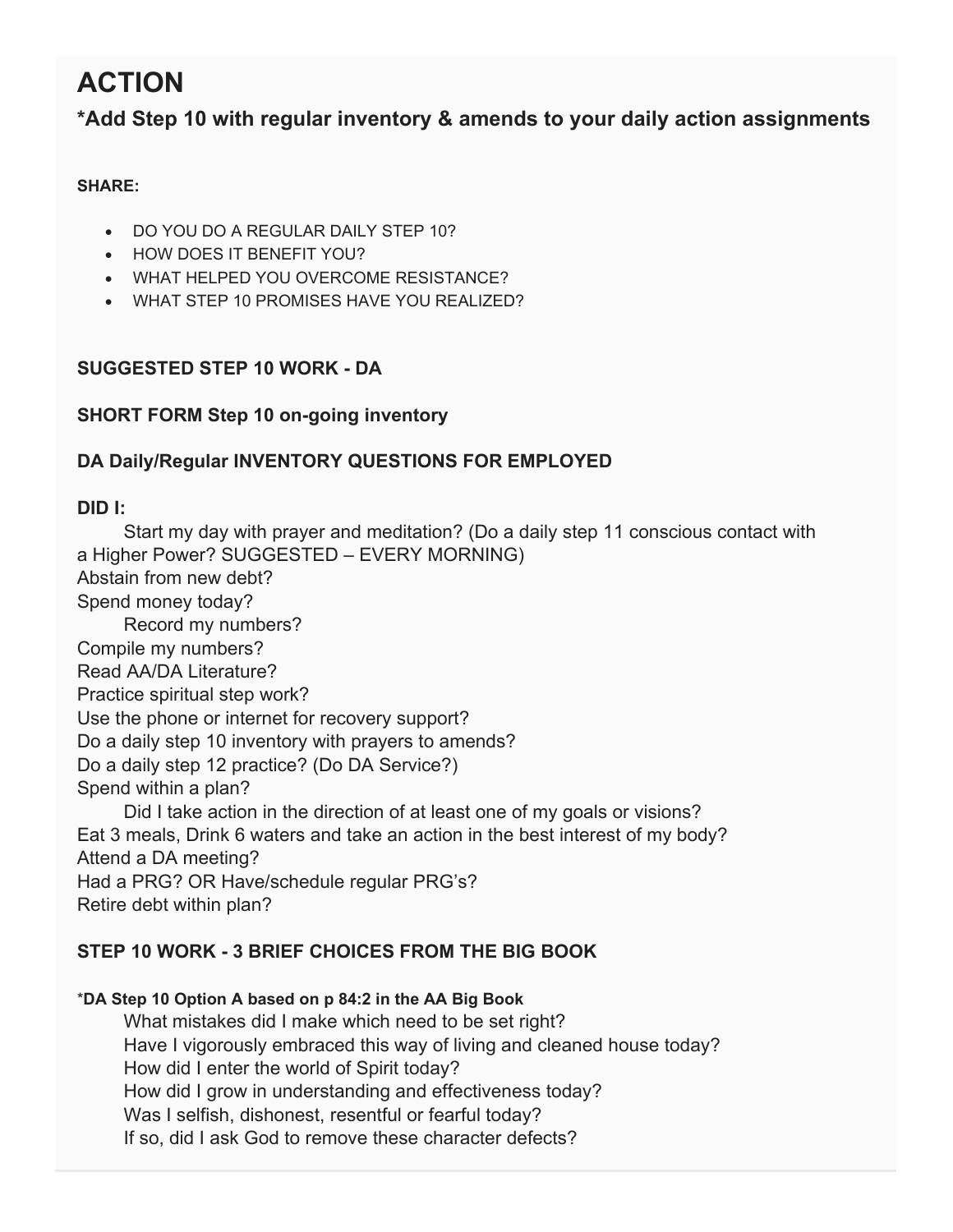Did I discuss this with someone immediately? If harm was caused, did I make amends quickly? Did I turn my thoughts and actions towards someone I can help? Was love and tolerance my code?

 Today, did I cease fighting anything or anyone, including my addiction? Am losing interest in acting in addiction?

 Do I experience being placed in a position of neutrality towards my addiction without having to fight to avoid temptation?

Have I acted to maintain my fit spiritual condition?

Do I experience a daily reprieve from my addiction?

 Did I use my will power to carry the vision of God's will into all my daily activities? Did I ask my HP: "how I can best serve Thee and Thy will be done?" (Pray) Did my thinking today grow towards gratitude, honesty, authenticity and humility? Three kind things I said to myself are:

## **\*DA Step 10 Option B based on p 86:1 in the AA Big Book**

When I retire at night, do I constructively review my day?

Was I selfish, dishonest, resentful or afraid today?

Do I owe an apology?

 Have I kept something to myself that should have been discussed with another person at once?

Was I kind and loving to all?

What could I have done better?

Was I thinking of myself or what I could do for others and contribute into the stream of life?

Did I drift into worry, remorse or morbid reflection or diminish my usefulness to others?

 Did I PRAY, or ask God's forgiveness and pray to be shown what corrective measures should be taken?

Did I commence to take action on the corrective measures?

 Did my thinking today grow towards gratitude, honesty, authenticity and humility? Three kind things I said to myself are:

## **\*DA Step 10 Option C based on p 63:2 – p 70 in the AA Big Book**

 **(Write mini 4th step columns with prayers regarding ONE OR TWO events of the day using these column headings:)**

**4th Step RESENTMENTS** COLUMN HEADINGS From AA Big Book pp 64 thru 67 RESENTMENTS CAUSE AFFECTS MY PRAY MY PART/MY DEFECTS

**4th Step FEARS** COLUMN HEADINGS From AA Big Book PP 68

FEAR WHY TRUSTING/Believing in instead of God PRAY Without fear, God's role for me is to be

**4th Step HARMS** BETRAYALS SHORT FALLS of CHOSEN IDEALS AA BB pp 69:1 – 70:0- 2 SAMPLE SEX/HARMS/SCREWED COLUMN HEADINGS IN SEQUENCE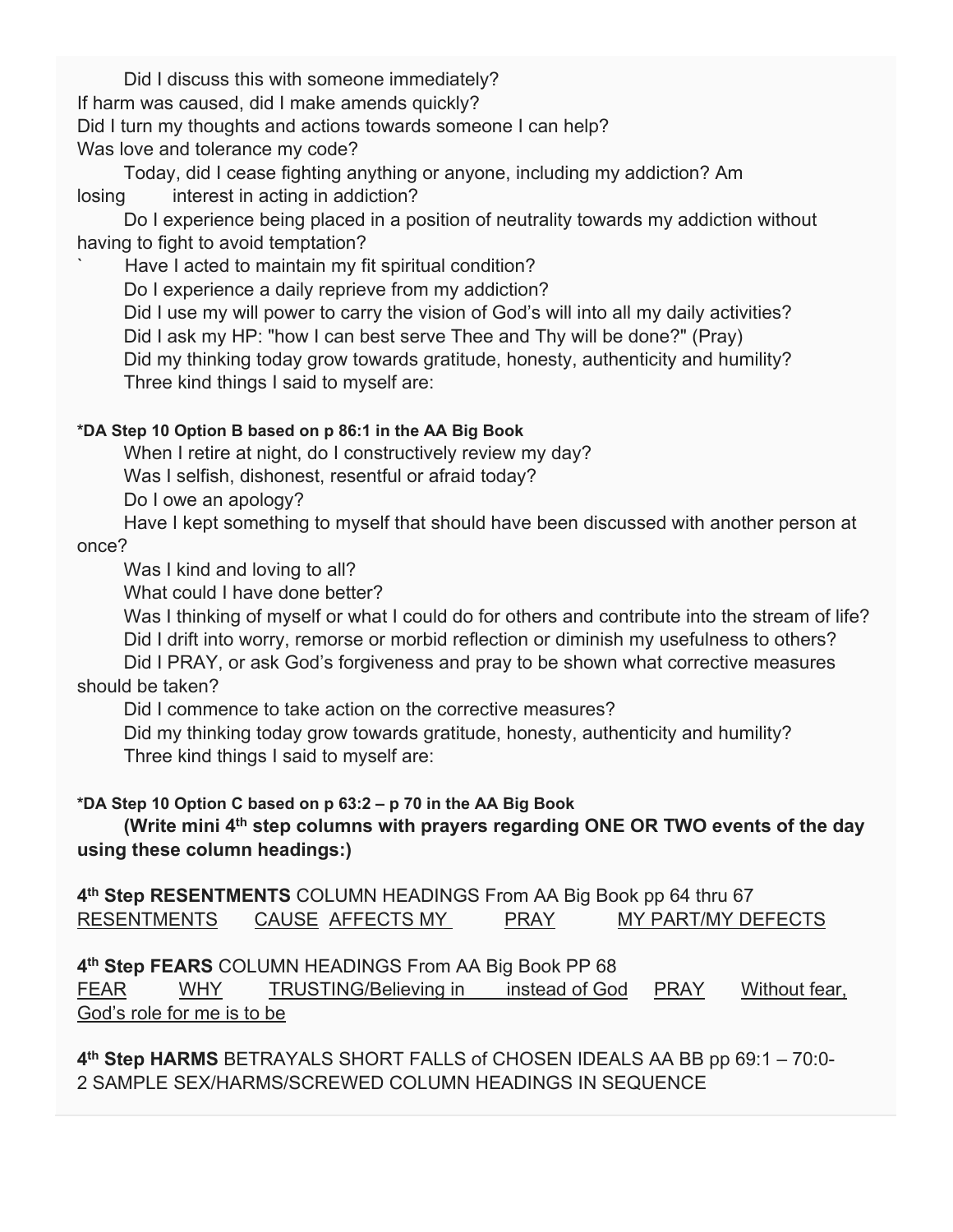| <i>Where was I</i><br>S=Selfish<br>D=Dishonest<br>I=Inconsiderate | Whom did I<br>harm? | $Did I$ unjustifiably<br>arouse:<br>$J =$ <i>jealousy</i><br>$S =$ suspicion<br><b>B</b> =bitterness | <i>Where was I at</i><br>fault? | <i>What should I</i><br>have done<br><i>instead?</i> | <b>THEN PRAY:</b><br>2 prayers $p\,69$<br>1 prayer $p \, 70$ |
|-------------------------------------------------------------------|---------------------|------------------------------------------------------------------------------------------------------|---------------------------------|------------------------------------------------------|--------------------------------------------------------------|
|-------------------------------------------------------------------|---------------------|------------------------------------------------------------------------------------------------------|---------------------------------|------------------------------------------------------|--------------------------------------------------------------|

### **CONTINUE DAILY ACTION ASSIGNMENTS GOING FORWARD:**

· REVIEW the Action List from the previous session. Be current with that before going on to this week's Action List. *It is absolutely OK, really advisable, to pick up where you left off.*

#### **PRAYER CARDS**

On individual 3x5 cards, keep each of the daily prayers; keep several sets - One set for by the bed, one for your wallet, your desk, vanity mirror, car or other place you frequently look. These Daily Prayers include:

- o Serenity and Step 3 prayers of AA/DA
- o Step 4-5 resentment, fear and harms prayers
- o 6th Step Prayer for willingness and the 7th step prayers of AA/DA for the character defects to be removed
- o Step 8 & 9 prayers for willingness to make amends to all persons harmed
- o 10th Step Daily Prayers.
- o 11th Step Daily Prayers

#### **DAILY**

- One Day at a Time Abstain from New Unsecured Debt (consider setting a date for your last unsecured debt or your DA Birthday)
- Call a DA member. Ask for support maintaining your DA program work, especially 10th step writing
- Read from a piece of DA or AA Literature, **including material on the traditions**
- Answer the study questions as indicate
- Keep a spending record as you spend
	- Every morning: Pray for willingness to work your DA program
		- o Pray the Serenity Prayer
		- o Pray BOTH the Third Step Prayers, AA's p 63 and DA's p 19
		- o Pray the resentment, fear and harms prayers as needed, as they apply. **AABB pp 67, 68, 69-70**
		- o **Pray the 6th Step Prayer for willingness AABB p 76:1**
		- o **Pray both 7th step prayers for the character defects to be removed (AABB p 76:2; DA 12x12x12 p 33).**
		- o **Pray for willingness to make amends** to all those you have harmed (AABB p 76:3).
		- o **Read pp 86-88 in the AA Big Book every morning.**
		- o **Pray the 11th Step prayers every morning, BB pp 86-88**
		- o Continue meditation with your **morning prayer time**
		- $\circ$  Pray these prayers all through the day and consider carrying your prayer cards with you.
		- o Add a variety of spiritual practices, one at a time, as your Higher Power Guides you to do so.

#### **EACH EVENING:**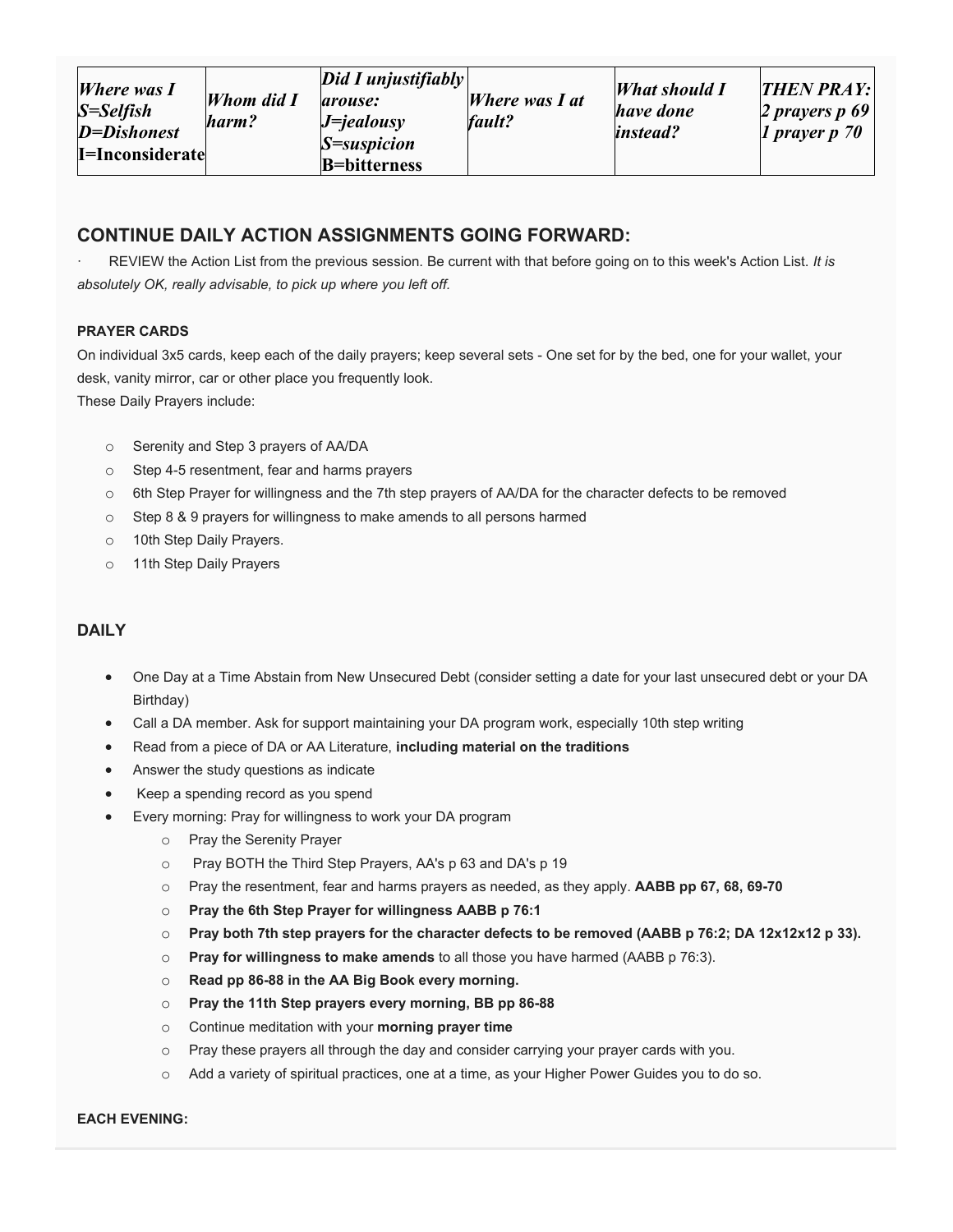- CONTINUE NIGHTLY 10th STEP WORK BY READING AABB, p 84:2 OR 86:1
	- o Take Step 10 inventory before bed on a nightly basis
	- o Pray the 10th Step prayers every night.
	- $\circ$  Consider record compiling of your income and expenses, if not nightly, then weekly.
- Spend some time on the READINGS in this study each day as you can, at least 15-20 min or more. *Let whatever amount of time you have be good enough. Keep coming back.*

#### **FREQUENTLY: MAKE AMENDS**

- CONTINUE TO REVIEW YOUR 8th STEP AMENDS LIST,
- ADD OTHER AMENDS TO THIS LIST AS THEY COME UP,
- PRAY FOR WILLINGNESS TO MAKE AMENDS TO THEM ALL, (BB p 79:1) (BB p 80:1 & 4) (BB p 82:1) (BB p 83:1).
- *CONTINUE MAKING AMENDS FROM YOUR STEP LIST*

#### **HAVE ADDITIONAL PRESSURE RELIEF MEETINGS. (PRM's)**

#### **ACTION PLAN AND SPENDING PLAN**

- WHEN DOING YOUR NUMBERS, AS FEELINGS AND FEARS MAY COME UP, REVISIT THE STEPS 4-7 (AA Big Book pp 64-71)
- USE PRAYER AND BOOK ENDING PHONE CALLS TO GAIN SUPPORT TO FOLLOW THROUGH WITH YOUR PRESSURE RELIEF MEETING ACTION PLAN AND SPENDING PLAN
- BUSINESS DEBTORS: If you are self-employed or own a business, KEEP two or more separate sets of spending/income records: one for personal and one for each business endeavor. If possible, try to find a business owner to participate in your PRG.
- AFTER YOUR PRM's AND AFTER PRAYER TIME, REVIEW YOUR SPENDING PLAN, and look for discretionary money, and form a realistic debt repayment plan, **spending plan and action plan to fund and realize your visions.**
- **RE-READ** the Step 9 promises! AABB p83:4-84:0 and the 12 Promises of DA

#### **WEEKLY**

- Attend at least one solution-oriented DA meeting listen for the DA concepts
- At your meeting, share only solutions and only if you have experience doing the work of the meeting topic. If you do not have a solution to share, listen for program-working members of your meetings and ask for their phone numbers or email addresses.
- CALL your DA sponsor or DA phone study partner or another DA member.
- Ask for support maintaining your DA program work and **following through on your action plans.**
- Share in meetings your availability for sponsorship, phone calls.
- If you have a sponsee or temporary sponsee, take them through the DA/AA literature.
- Consider using the latest edition of this study guide.
- ASK at your meeting, for 2 members to be part of your **regular PRG.**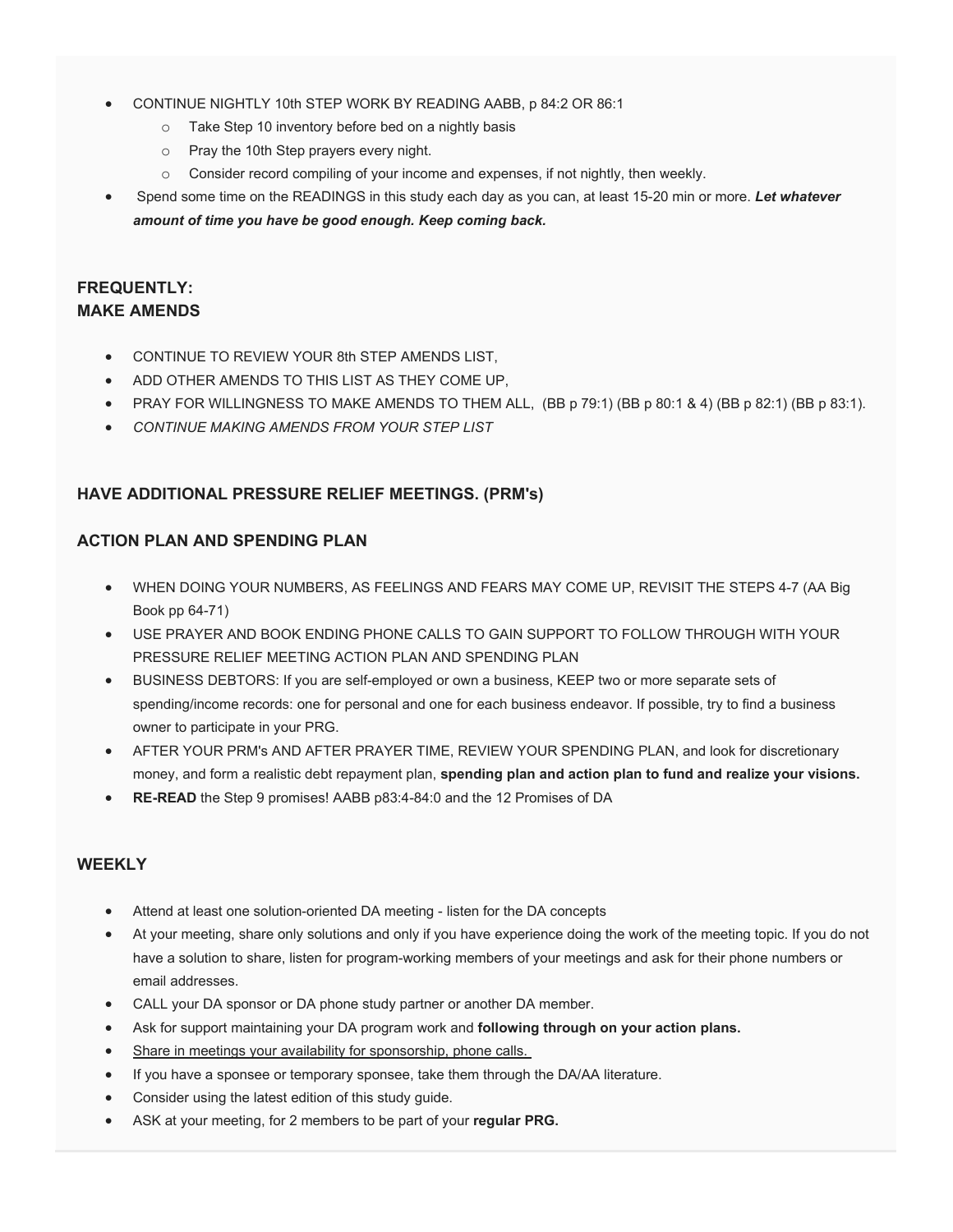• **Weekly or monthly, take your entries from your daily spending record and compile them into categories. Look at these running totals against your spending plan, debt retirement and visions or action plans.**

 **ALLOCATE CONTRIBUTIONS: in your Spending Plan, make a line item for donations, especially 7th tradition donations to your DA meetings, inter group & world service office. If your means are limited, start with a penny and a prayer and ask your Higher Power what you can contribute, one day at a time. The experience of contribution is a powerful tool of recovery that shifts consciousness out of poverty into abundance.**

#### **VOLUNTEER for a trusted servant position in your home group and/or this study workshop**

**PRM's: PLAN Monthly or Quarterly** ongoing PRM's for yourself, to continue refining your spending and action plans. AFTER PRAYER TIME: Review the amounts for allocation of debt retirement **and funding visions you intend to bring forward.**

#### **ACTION PLAN**

• **ACTION ON YOUR VISIONS: Daily, weekly or monthly, follow through on Action Plan items made in your PRM's or visioning sessions.**

#### **PI (PUBLIC INFORMATION)**

- **Commit to at least one outreach effort a month**
- Download and read the **DA Public Information Manual Starter Kit**.
- Make at least **one outreach effort a month**. Share what that has been like and what were the results.

#### **At Meetings carry** *this* **message:**

**· DO At your DA meeting, commit to sharing the solution: your experience, your strength and your hope as to** *how* **you stay abstinent, work the steps, use prayer and meditation to expand your spirituality, use the tools and maintain your recovery, AND WHY all of that is beneficial.**

**· DON'T At your DA meeting, refrain from venting, confessing what you are not doing or sharing on outside issues. If you have an addiction other than compulsive debting, if you are not abstinent, or are not living the steps, refrain from rationalizing or sharing excuses why you are not doing the DA program. Save that for one-on-one phone calls to your sponsor or other trusted member of your DA posse. Also, even if others share confessions, YOU avoid co-miseration.**

- **· You are not at meetings to talk about yourself, you are there to be helpful.**
- **· Share less how you are feeling and share more how you are changing.**